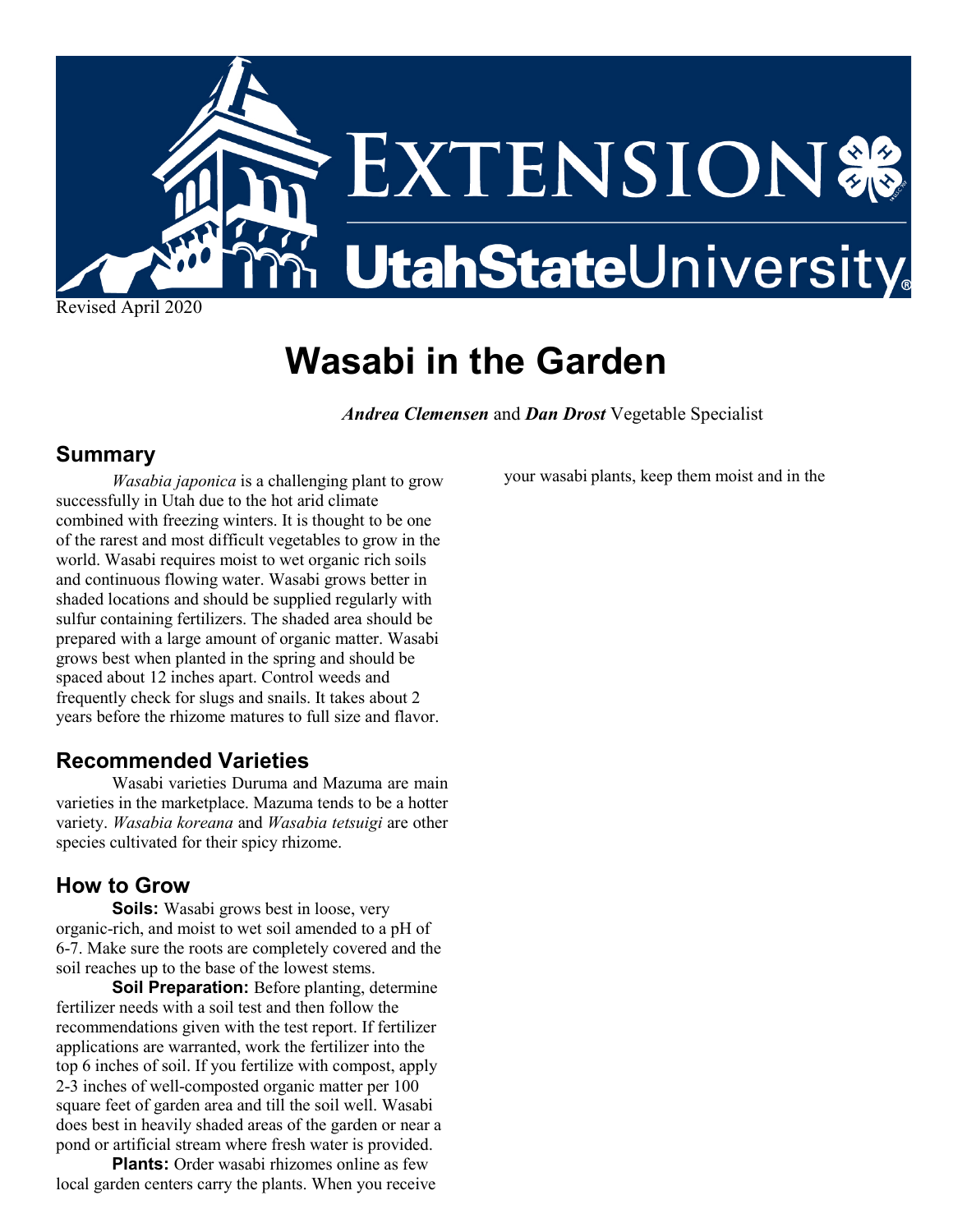refrigerator until you are ready to plant, but do not store for more than 30 days. Before planting, soak roots thoroughly in cool water and remove any damaged leaves.

#### **Plantin**

#### **g and Spacing:**

Plant wasabi in the spring when temperatures stay above 30º F. It is critical to plant wasabi in a shaded

area that provides at least 75% shade during the day. A northern exposure out of direct sun is best. The optimal temperature for the whole growing season is 50-60º F. Wasabi is native to areas that have hot, humid summers and dry, cool winters. Wasabi may also be planted in containers that are move inside or outside depending on weather conditions. If planting in a container, use a 6- inch pot filled with organic rich potting mix and then transplant after 1 year to a 12 inch pot. To increase drainage, put sand underneath the media in the pot.

Water thoroughly and frequently, but do not let the plant stand in the drainage water. Wasabi plants will grow 8- 18 inches high and should be spaced about 12 inches apart.

**Water:** Wasabi is a semi-aquatic plant. It grows along streams in heavily wooded areas. For optimal growth, wasabi should be bathed continuously with cool water (45-55º F), year round. Prune back any leaves or stems that remain wilted longer than a few days. Mulch around the plants to help retain soil moisture. One way to achieve this microclimate would be to build a waterfall in a north or northeastern area of the yard. Set